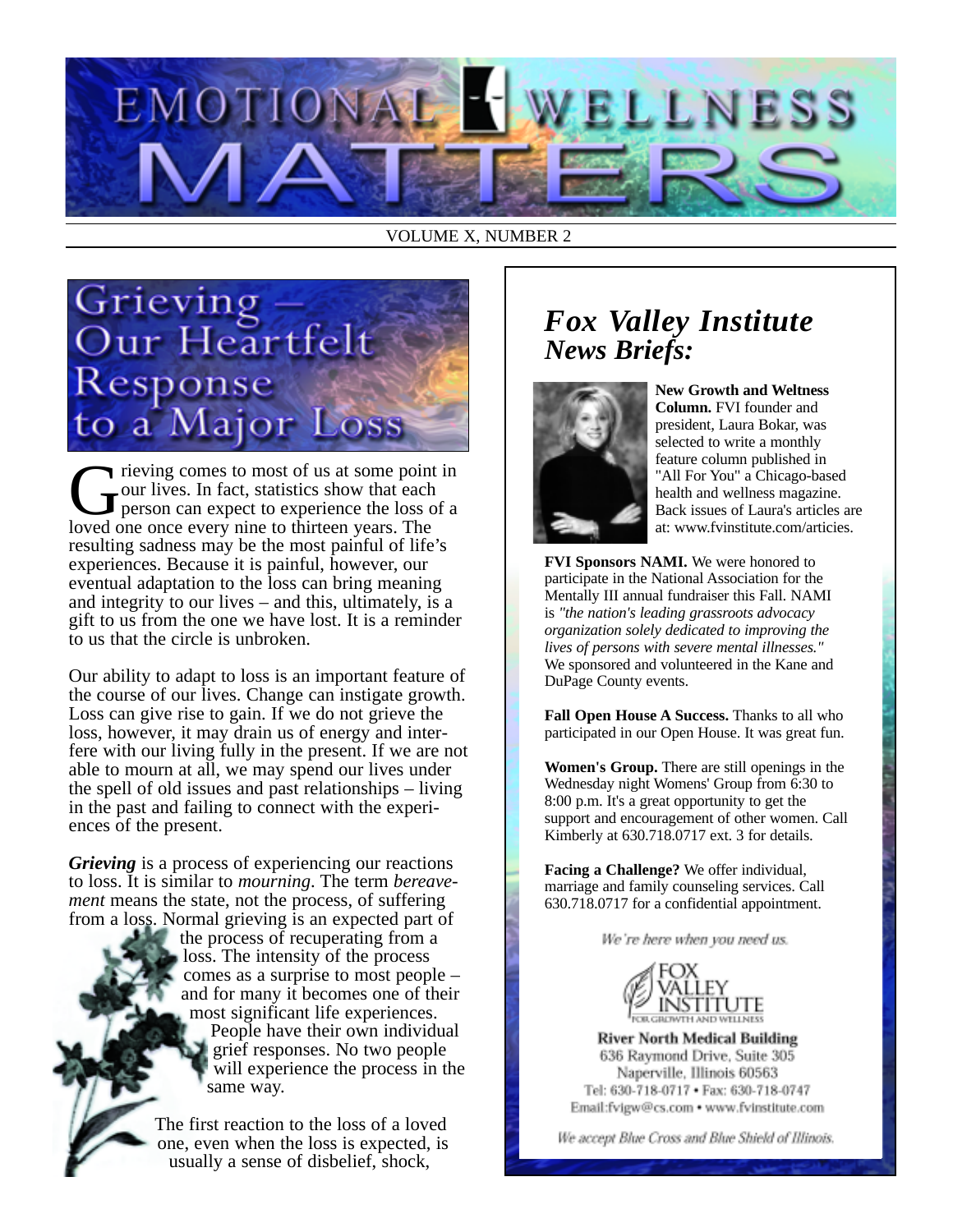numbness, and bewilderment. The survivor may experience a period of denial in which the reality of the loss is put out of mind. This reaction provides the person some time to prepare to deal with the inevitable pain.

The feeling of numbness then turns to intense suffering. The person feels empty. There are constant reminders of the one who has been lost. There may be periods of increased energy and anxiety followed by times of deep sadness, lethargy, and fatigue. There may be a period of prolonged despair as the person slowly begins to accept the loss. The one who grieves may find it difficult to feel pleasure and it may seem easier most of the time to avoid other people. The bereaved may dream repeatedly about the lost loved one – or hear their voice or even actually see them. The grieving survivor may adopt some mannerisms of the one who has left.

Sadness may be interspersed with times of intense anger. Many of us have difficulty in expressing anger toward one who has died. (However, anger enters into most of our relationships, and the relationship with the one who has died does continue, though changed, even after death.) We may reproach ourselves for not doing enough to prevent the death or for having treated the deceased badly in the past. The grieving person may become irritable and quarrelsome – and may interpret signs of good will from others as messages of rejection. Normal stressors may become triggers that set off periods of deep anger.

Physical symptoms commonly accompany grief. These include weakness, sleep disturbance, a change in appetite, shortness of breath, dizziness, headaches, back pain, gastric reflux, or heart palpitations.

Some people may show a "flight into health," as if the loss were behind them and they had started to move on again. This pattern occurs frequently, especially in a society which encourages quick fixes, even though complete resolution of the grief process can take up to two or three years. To shorten the process by pretending that it has been completed is to invite a prolongation of the symptoms.

## **Suggestions for Experiencing Grief**

All of us grieve in different ways, depending on the circumstances of the death, our own personal characteristics, and the meanings attached to the death by those left behind. Nonetheless, there are some specific actions that most of us can take to complete the process in a way that allows us to move on, eventually, to a whole and meaningful life again.

*Allow yourself to grieve and feel the depth of your loss.* Grieving is hard work. We may feel that we should be "strong" and hold in our emotions, that happy thoughts and feelings are the only way to get through a trying time. This approach, however, makes it very difficult to complete the process of grieving. It is important to accept the reality of the loss. The person who died is gone and will not return. This fact must be accepted in order for the grief process to continue. Try to understand why the death occurred and the events that led to the death. Give yourself permission to feel and think about whatever comes up regarding your loss. If happy thoughts and feelings come your way, allow them to happen. Similarly, if dreadful pain, sadness, and anxiety show up, when tears turn to uncontrollable sobs, give in to these temporary feelings. Embrace your sadness, know it, and make it your own. If it is difficult to open yourself to these feelings, it may help to make a personal commitment to complete the grief process. Vow to yourself that for your own benefit, for the good of others in your life and for your future happiness, that you need to get through your loss completely and in a healthy way. This means opening yourself up to all of your feelings and thoughts, both positive and negative, and letting them happen.

*Accept the help of others and let them know what you need.* Don't try to do it alone. This is the cardinal rule in grief work. Isolation is bad for most people, and it is especially harmful for a person who is grieving. Research shows that people who have social support complete the grieving process better than those who try it in isolation. Social support should be available to you during the entire grieving process, but especially initially after the death. Find people who can be trusted absolutely and can listen well. We need to share the intense thoughts and feelings that we experience when we are alone. It is during the time of grieving that many people look for the help of a professional therapist who is likely better prepared than most to empathize with you and guide the process productively. Other people give you a sense of security and reality when your life has been turned upside down by the loss of a loved one. Accepting the help of others during mourning is not a sign of weakness. It simply means that you can allow yourself to be comforted

This newsletter is intended to offer general information only and recognizes that individual issues may differ from these broad guidelines. Personal issues should be addressed within a therapeutic context with a professional familiar with the details of the problems. ©2002 Simmonds Publications: 5580 La Jolla Blvd., #306, La Jolla, CA 92037 **Website** ~ www.emotionalwellness.com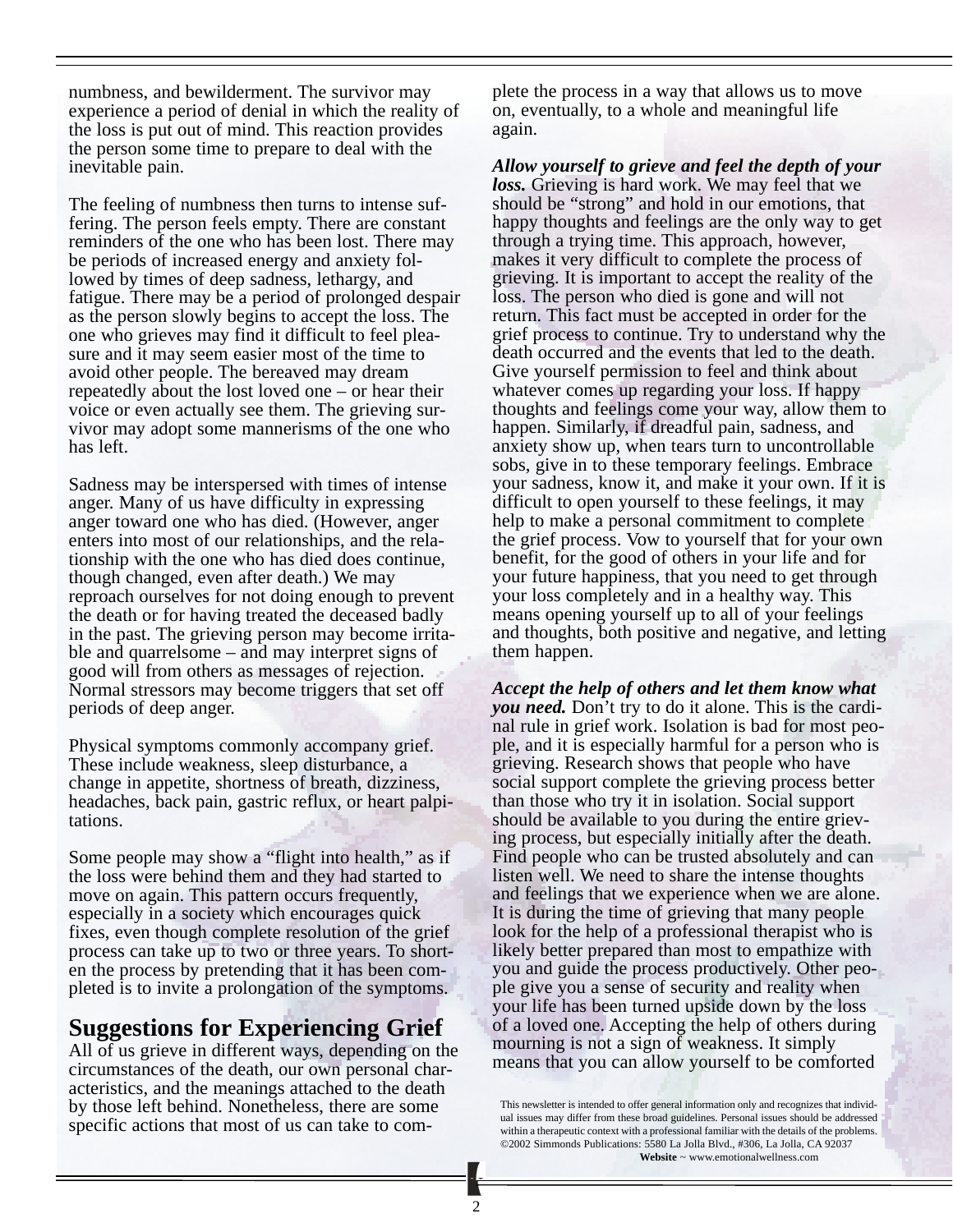during a rough period, and this will contribute to your strength later. Sometimes other people may not know what you need, even if their intentions are good. In this case, it is important to educate them. If they say the wrong things, let them know. If there are specific things that you need, tell them. Assertiveness may be difficult during grieving because you have little energy, but clear communication is essential to getting your needs met.

*Be realistic in processing your grief.* Read up on grief work or talk to a therapist who can describe the grief process. Understand what you are trying to accomplish, and realize that your pain will subside in time. There is a clear goal in sight. Understand what this death means to you and what issues it brings up for you. The loss may be there always, but you can come to understand it and feel comfortable with yourself in time. Accept the fact that you will have some reactions during the process which you may not like – angry blowups, ignoring other people, moodiness. Expect your loss to dredge up intense emotions, although these feelings will pass in time. Your way of grieving is particular to you and your individual loss. It is not helpful to blame or to be blamed for the unique way each of us grieves. Don't let the personal judgments of others determine how or to what degree you should grieve. Your grieving is your own.

*Find ways to express your feelings.* The expression of emotion is one of the most important aspects of the grieving process. Each of us has different ways of expressing feelings. Some of us talk about them, while others prefer to write them in a journal or physically act out the feelings (pounding a pillow or punching bag, running, or dancing). Look for trusted and nonjudgmental people in your support system who are able to hear you talk at length, cry until you can't anymore, and review your experiences with the deceased. Expressing your feelings is a crucial part of the grief experience.

*Submit to the grief process and take care of your needs.* Even though grieving is hard work, and we may prefer to avoid it, there is no way around it. There is a major disruption in your life when a loved one dies and this entails a period of re-adjustment. Here are some real-life concerns to keep in mind during the grief process.

•**Give yourself some quiet time alone.** Find a good balance between being around others and giving yourself some solitude so that you can reflect on your loss and process your feelings.

•**Allow yourself to have some breaks from your grief.** Grieving is difficult. As in any hard job, you need a break from it from time to time. Go out and try to have a good time with friends. Read a good book. Lose yourself in a good movie.

## •**If possible, avoid making long-term decisions.** Times of crisis decrease our ability to make rational decisions. Put decisions off until things have settled down to a more stable pattern.

•**Take care of your health.** Grief is a time of high physical risk. Even though it may be difficult, try to get some physical exercise, even if it is only a daily walk. Maintain a nutritious diet, but don't avoid indulging in special treats occasionally since self-nurturing is important during the process. Above all, avoid alcohol and drugs during this time. They may provide a temporary feeling of relief, but your goal should focus on grieving productively, not avoiding it.

Grieving is a very personal experience and one of our most painful to endure. It is also a journey into the depths of our lives that can ultimately reveal our strength of character.

"Give sorrow words; the grief that does not speak whispers the o'er-fraught heart and bids it break."

– *William Shakespeare* (*Macbeth*, Act IV, Scene 3)

## **Recommended Reading**

Rando, Therese A. *How To Go On Living When Someone You Love Dies*. New York: Bantam Books, 1988. ISBN: 0-553-35269-5. 339 pages, paperback, \$14.95 US, \$22.95 CAN.